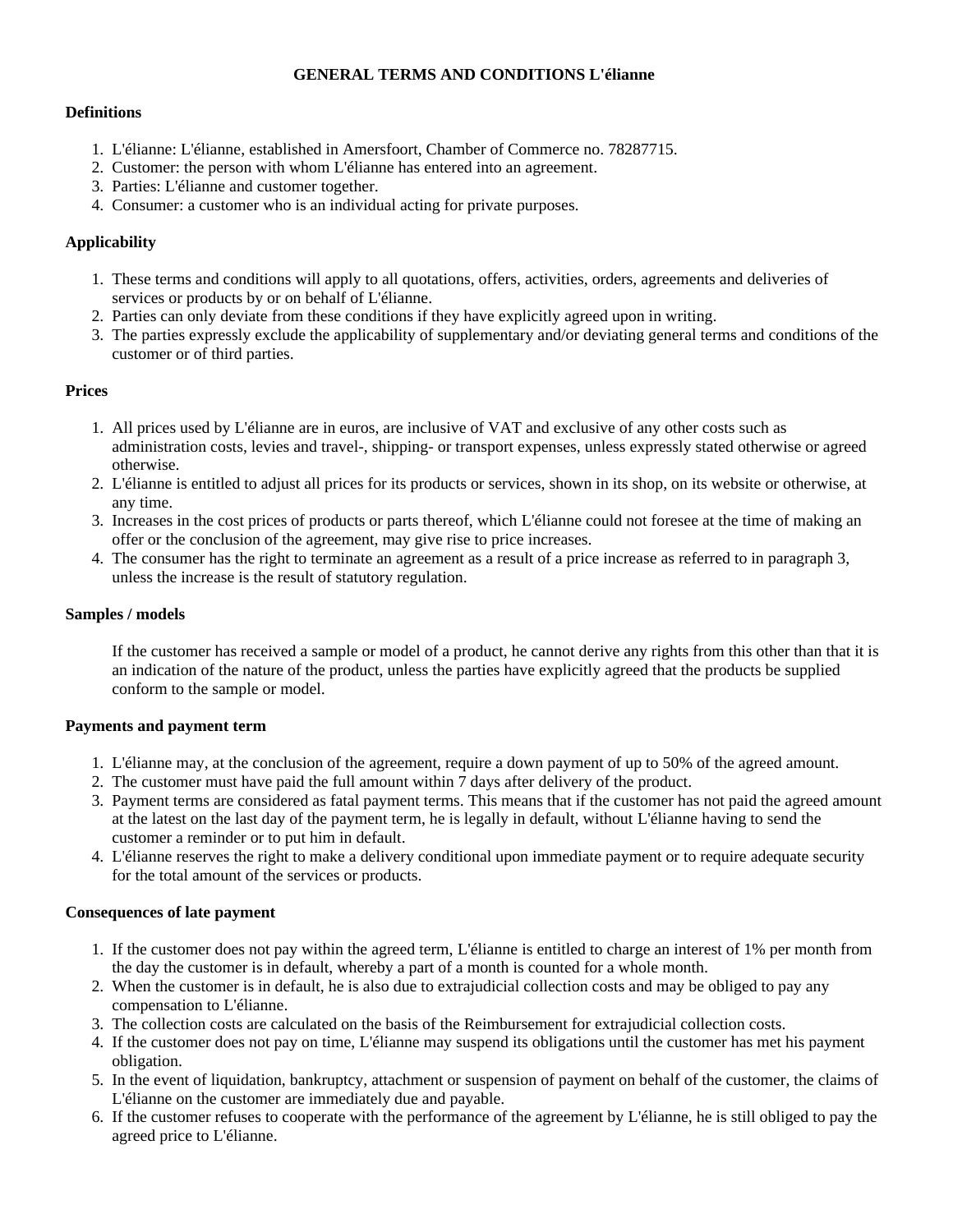# **Right of recovery of goods**

- 1. As soon as the customer is in default, L'élianne is entitled to invoke the right of recovery with regard to the unpaid products delivered to the customer.
- 2. L'élianne invokes the right of recovery by means of a written or electronic announcement.
- 3. As soon as the customer has been informed of the claimed right of recovery, the customer must immediately return the products concerned to L'élianne, unless the parties agree to make other arrangements about this.
- 4. The costs for the collection or return of the products are at the expense of the customer.

### **Right of cancellation**

- 1. A consumer may cancel an online purchase during a cooling-off period of 14 days without giving any reason, provided that
	- the product has not been used
	- it is not a product that can spoil quickly, like food or flowers
	- the product is not specially tailored for the consumer or adapted to its special needs
	- it is not a product that may not be returned for hygienic reasons (underwear, swimwear, etc.)
	- the seal is still intact, when the product is a data carrier with digital content (DVDs, CDs, etc.)
	- the product is not a (holiday)trip, a transportation ticket, a catering order or a form of leisure activity,
	- the product is not a separate magazine or a loose newspaper
	- the purchase does not concern an (assignment to) urgent repair
	- the consumer has not renounced his right of cancellation
- 2. The reflection period of 14 days as referred to in paragraph 1 commences:
	- on the day after the consumer has received the last product or part of 1 order
	- as soon as the consumer has received the first the product of a subscription
	- as soon as the consumer has purchased a service for the first time
	- as soon as the consumer has confirmed the purchase of digital content via the internet
- 3. The consumer can notify his right of cancellation via elianne.business@outlook.com, if desired by using the withdrawal form that can be downloaded via the website of L'élianne, www.lelianne.com.
- 4. The consumer is obliged to return the product to L'élianne within 14 days after the notification of his right of cancellation, after which period his right of cancellation will lapse.
- 5. The costs for return are due L'élianne if the complete order is returned.
- 6. If the purchase costs and any other costs (such as shipping and return costs) are eligible for reimbursement according to the law, L'élianne will refund these costs to the consumer within 14 days of receipt of the timely appeal to the right of withdrawal, provided that the consumer has returned the product to L'élianne in time.

#### **Suspension of obligations by the customer**

The customer waives the right to suspend the fulfillment of any obligation arising from this agreement.

#### **Right of retention**

- 1. L'élianne can appeal to his right of retention of title and in that case retain the products sold by L'élianne to the customer until the customer has paid all outstanding invoices with regard to L'élianne, unless the customer has provided sufficient security for these payments.
- 2. The right of retention of title also applies on the basis of previous agreements from which the customer still owes payments to L'élianne.
- 3. L'élianne is never liable for any damage that the customer may suffer as a result of using his right of retention of title.

#### **Settlement**

The customer waives his right to settle any debt to L'élianne with any claim on L'élianne.

#### **Retention of title**

1. L'élianne remains the owner of all delivered products until the customer has fully complied with all its payment obligations with regard to L'élianne under whatever agreement with L'élianne including of claims regarding the shortcomings in the performance.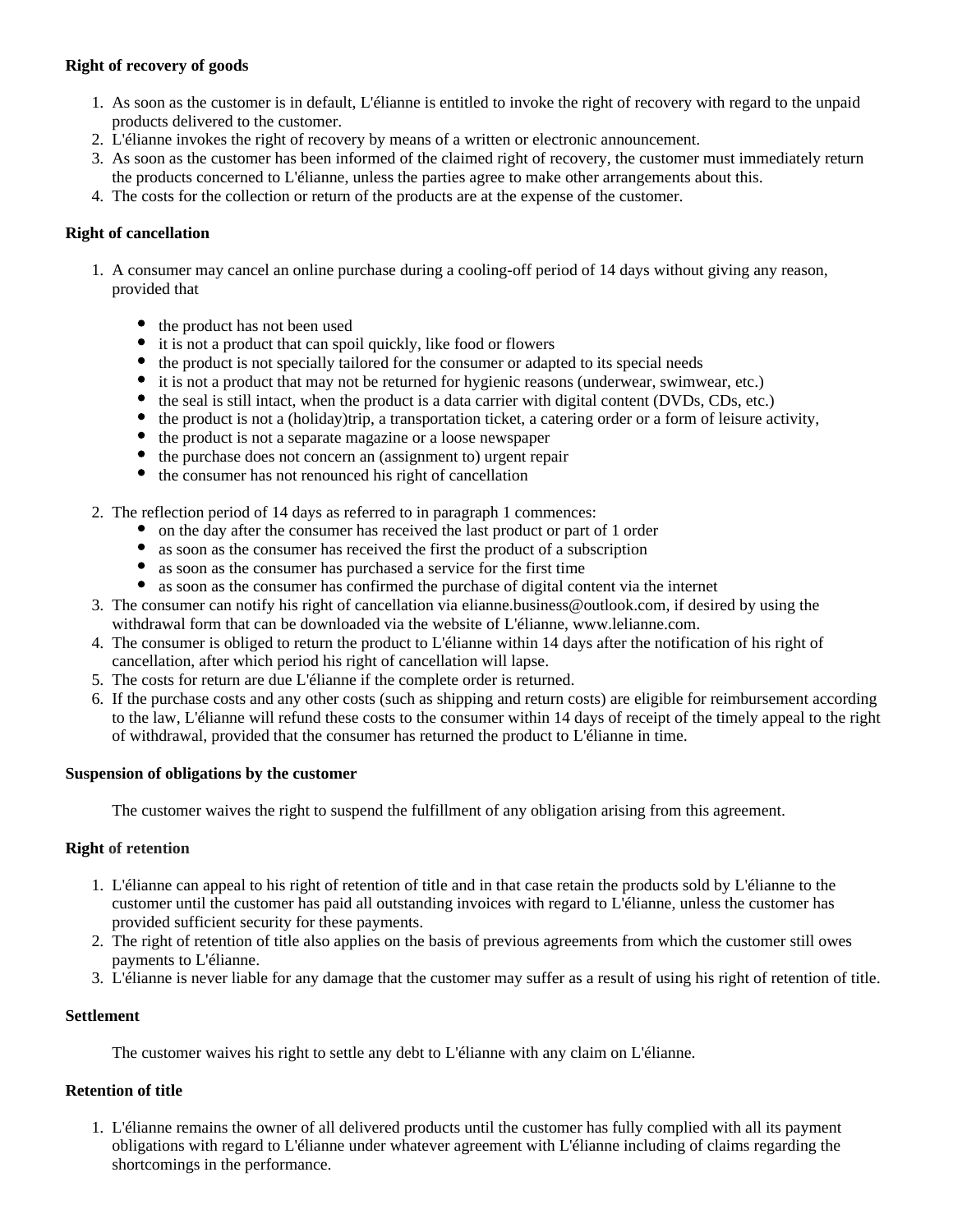- 2. Until then, L'élianne can invoke its retention of title and take back the goods.
- 3. Before the property is transferred to the customer, the customer may not pledge, sell, dispose of or otherwise encumber the products.
- 4. If L'élianne invokes its retention of title, the agreement will be dissolved and L'élianne has the right to claim compensation, lost profits and interest.

### **Delivery**

- 1. Delivery takes place while stocks last.
- 2. Delivery takes place at L'élianne unless the parties have agreed upon otherwise.
- 3. Delivery of products ordered online takes place at the address indicated by the customer.
- 4. If the agreed price is not paid on time, L'élianne has the right to suspend its obligations until the agreed price is fully paid.
- 5. In the event of late payment, the customer is automatically in default, and hereby he cannot object to late delivery by L'élianne.

#### **Delivery period**

- 1. Any delivery period specified by L'élianne is indicative and does not give the customer the right to dissolution or compensation if this period is not met with, unless the parties have expressly agreed otherwise in writing.
- 2. The delivery starts once the customer has fully completed the (electronic) ordering process and received an (electronic) confirmation of his order from L'élianne.
- 3. Exceeding the specified delivery period does not entitle the customer to compensation or the right to terminate the contract, unless L'élianne cannot deliver within [number of days late] or if the parties have agreed upon otherwise.

#### **Actual delivery**

The customer must ensure that the actual delivery of the products ordered by him can take place in time.

#### **Transport costs**

Transport costs are on behalf of the customer, unless the parties have agreed upon otherwise.

### **Packaging and shipping**

- 1. If the package of a delivered product is opened or damaged, the customer must have a note drawn up by the forwarder or delivery person before receiving the product. In the absence of which L'élianne may not be held liable for any damage.
- 2. If the customer himself takes care of the transport of a product, he must report any visible damage to products or the packaging prior to the transport to L'élianne, failing which L'élianne cannot be held liable for any damage.

# **Insurance**

#### **Storage**

- 1. If the customer orders products later than the agreed delivery date, the risk of any quality loss is entirely for the customer.
- 2. Any extra costs as a result of premature or late purchase of products are entirely at the customer's expense.

#### **Guarantee**

- 1. The warranty relating to products only applies to defects caused by faulty manufacture, construction or material.
- 2. The warranty does not apply in the event of normal wear and tear and damage resulting from accidents, changes made to the product, negligence or improper use by the customer, or when the cause of the defect cannot clearly be established.
- 3. The risk of loss, damage or theft of the products that are the subject of an agreement between the parties, will pass on to the customer when these products are legally and/or factually delivered, at least are in the power of the customer or of a third party who receives the product for the benefit of the customer.

### **Exchange**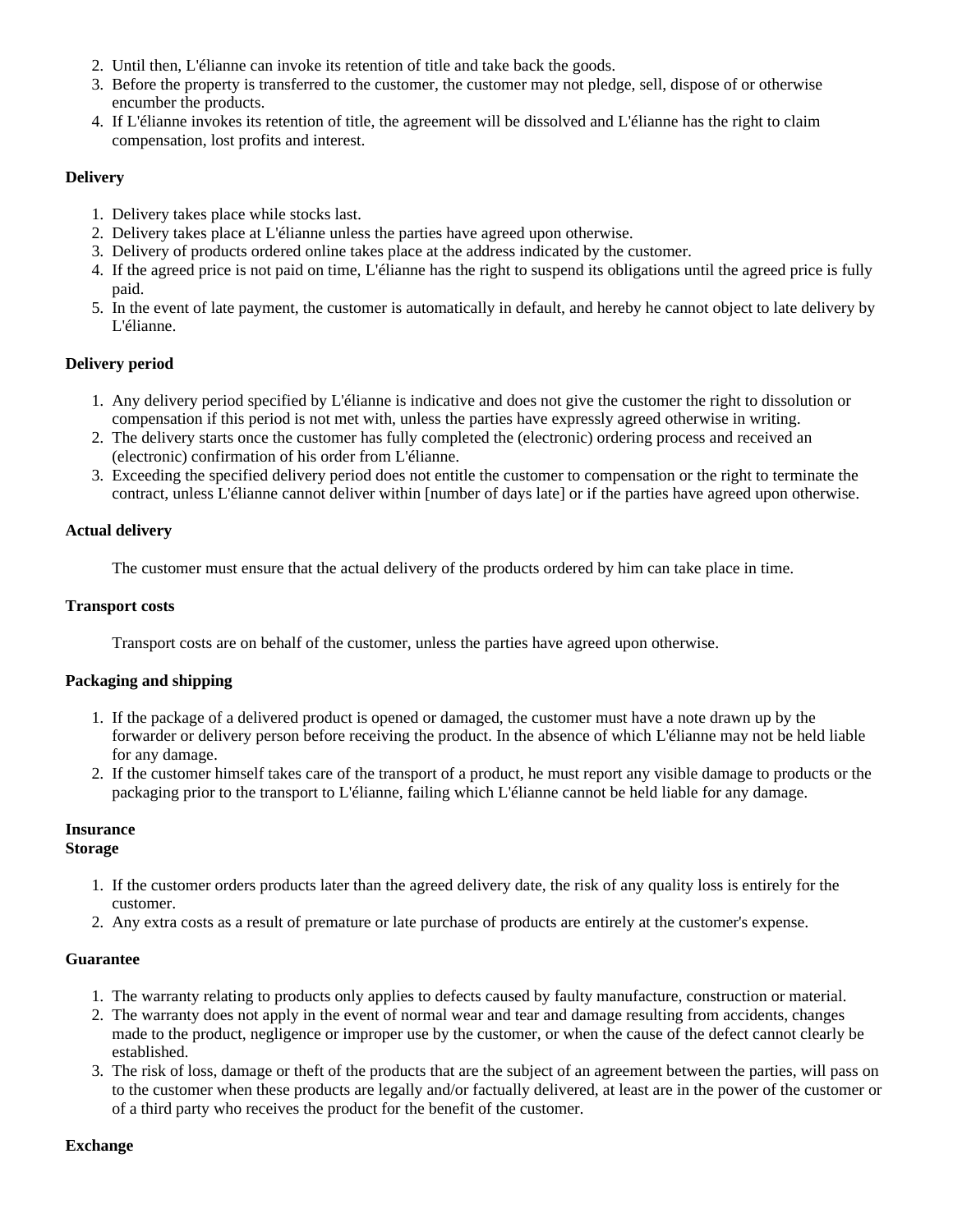- 1. Exchange is only possible if the following conditions are met:
	- exchange takes place within 14 days after purchase upon presentation of the original invoice
	- the product is returned in the original packaging or with the original (price) tags still attached to it
	- the product has not been used
- 2. Discounted items, non-shelf articles such as food, custom made items or specially adapted articles for the customer cannot be exchanged.

### **Indemnity**

The customer indemnifies L'élianne against all third-party claims that are related to the products and/or services supplied by L'élianne.

### **Complaints**

- 1. The customer must examine a product or service provided by L'élianne as soon as possible for possible shortcomings.
- 2. If a delivered product or service does not comply with what the customer could reasonably expect from the agreement, the customer must inform L'élianne of this as soon as possible, but in any case within 1 months after discovery of the shortcomings.
- 3. Consumers must inform L'élianne of this within two months after detection of the shortcomings.
- 4. The customer gives a detailed description as possible of the shortcomings, so that L'élianne is able to respond adequately.
- 5. The customer must demonstrate that the complaint relates to an agreement between the parties.
- 6. If a complaint relates to ongoing work, this can in any case not lead to L'élianne being forced to perform other work than has been agreed.
- 7. If the customer is dissatisfied with the services provided by L'élianne, the customer will inform L'élianne of this as soon as possible and parties will try to come to a satisfying solution together.
- 8. If the route followed in paragraph 1 does not lead to a satisfactory solution, the customer can submit a complaint to Webwinkelkeur.

### **Giving notice**

- 1. The customer must provide any notice of default to L'élianne in writing.
- 2. It is the responsibility of the customer that a notice of default actually reaches L'élianne (in time).

#### **Joint and several Client liabilities**

If L'élianne enters into an agreement with several customers, each of them shall be jointly and severally liable for the full amounts due to L'élianne under that agreement.

### **Liability of L'élianne**

- 1. L'élianne is only liable for any damage the customer suffers if and insofar as this damage is caused by intent or gross negligence.
- 2. If L'élianne is liable for any damage, it is only liable for direct damages that results from or is related to the execution of an agreement.
- 3. L'élianne is never liable for indirect damages, such as consequential loss, lost profit, lost savings or damage to third parties.
- 4. If L'élianne is liable, its liability is limited to the amount paid by a closed (professional) liability insurance and in the absence of (full) payment by an insurance company of the damages the amount of the liability is limited to the (part of the) invoice to which the liability relates.
- 5. All images, photos, colors, drawings, descriptions on the website or in a catalog are only indicative and are only approximate and cannot lead to any compensation and/or (partial) dissolution of the agreement and/or suspension of any obligation.

### **Expiry period**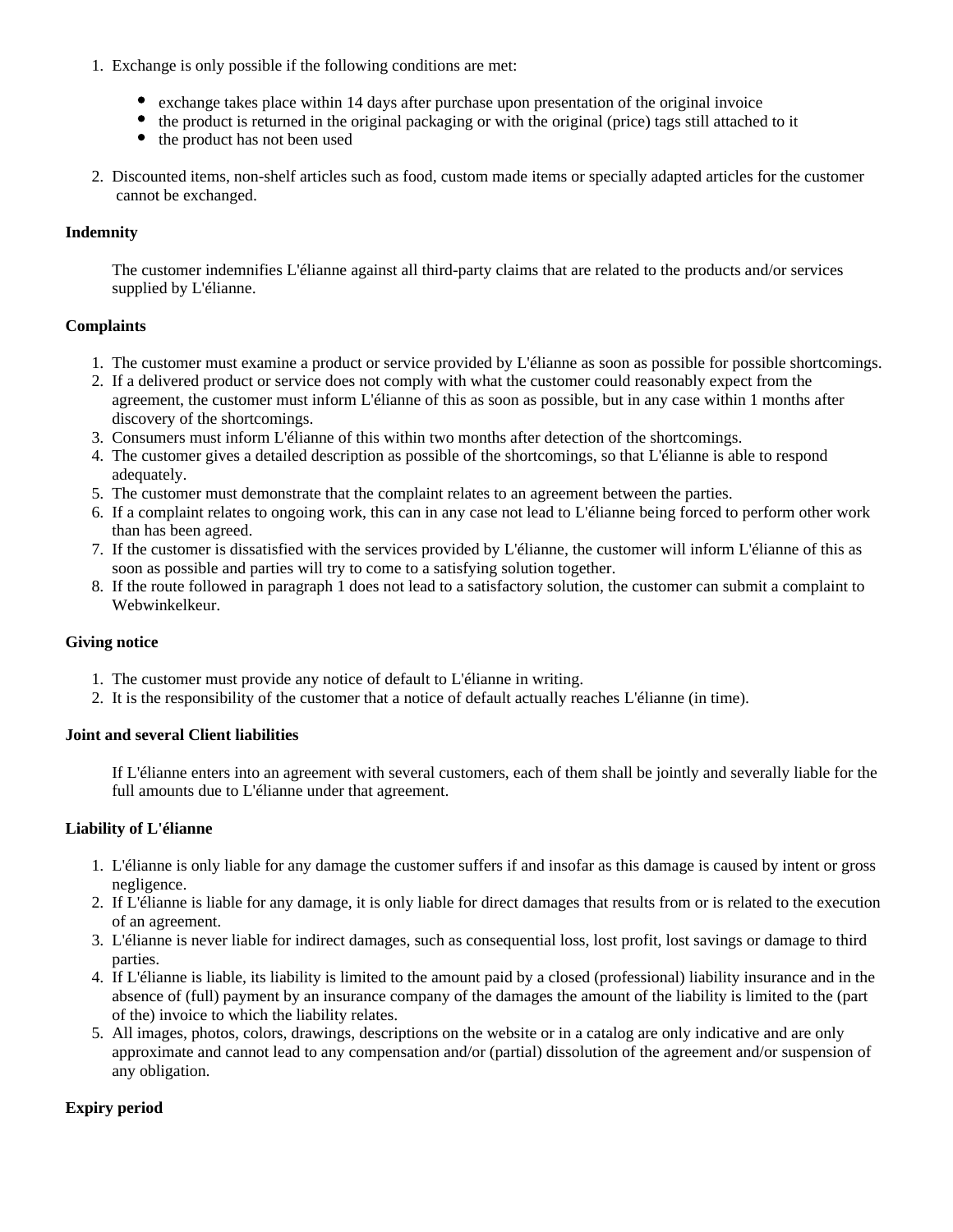Every right of the customer to compensation from L'élianne shall, in any case, expire within 12 months after the event from which the liability arises directly or indirectly. This does not exclude the provisions in article 6:89 of the Dutch Civil Code.

# **Dissolution**

- 1. The customer has the right to dissolve the agreement if L'élianne imputably fails in the fulfillment of his obligations, unless this shortcoming does not justify termination due to its special nature or because it is of minor significance.
- 2. If the fulfillment of the obligations by L'élianne is not permanent or temporarily impossible, dissolution can only take place after L'élianne is in default.
- 3. L'élianne has the right to dissolve the agreement with the customer, if the customer does not fully or timely fulfill his obligations under the agreement, or if circumstances give L'élianne good grounds to fear that the customer will not be able to fulfill his obligations properly.

# **Force majeure**

- 1. In addition to the provisions of article 6:75 Dutch Civil Code, a shortcoming of L'élianne in the fulfillment of any obligation to the customer cannot be attributed to L'élianne in any situation independent of the will of L'élianne, when the fulfillment of its obligations towards the customer is prevented in whole or in part or when the fulfillment of its obligations cannot reasonably be required from L'élianne .
- 2. The force majeure situation referred to in paragraph 1 is also applicable but not limited to: state of emergency (such as civil war, insurrection, riots, natural disasters, etc.); defaults and force majeure of suppliers, deliverymen or other third parties; unexpected disturbances of power, electricity, internet, computer or telecoms; computer viruses, strikes, government measures, unforeseen transport problems, bad weather conditions and work stoppages.
- 3. If a situation of force majeure arises as a result of which L'élianne cannot fulfill one or more obligations towards the customer, these obligations will be suspended until L'élianne can comply with it.
- 4. From the moment that a force majeure situation has lasted at least 30 calendar days, both parties may dissolve the agreement in writing in whole or in part.
- 5. L'élianne does not owe any (damage) compensation in a situation of force majeure, even if it has obtained any advantages as a result of the force majeure situation.

### **Modification of the agreement**

If, after the conclusion of the agreement and before its implementation, it appears necessary to change or supplement its contents, the parties shall timely and in mutual consultation adjust the agreement accordingly.

### **Changes in the general terms and conditions**

- 1. L'élianne is entitled to amend or supplement these general terms and conditions.
- 2. Changes of minor importance can be made at any time.
- 3. Major changes in content will be discussed by L'élianne with the customer in advance as much as possible.
- 4. Consumers are entitled to cancel the agreement in the event of a substantial change to the general terms and conditions.

# **Transfer of rights**

- 1. The customer cannot transfer its rights deferring from an agreement with L'élianne to third parties without the prior written consent of L'élianne .
- 2. This provision applies as a clause with a property law effect as referred to in Section 3:83 (2) Dutch Civil Code.

### **Consequences of nullity or annullability**

- 1. If one or more provisions of these general terms and conditions prove null or annullable, this will not affect the other provisions of these terms and conditions.
- 2. A provision that is null or annullable shall, in that case, be replaced by a provision that comes closest to what L'élianne had in mind when drafting the conditions on that issue.

### **Applicable law and competent court**

1. Dutch law is exclusively applicable to all agreements between the parties.